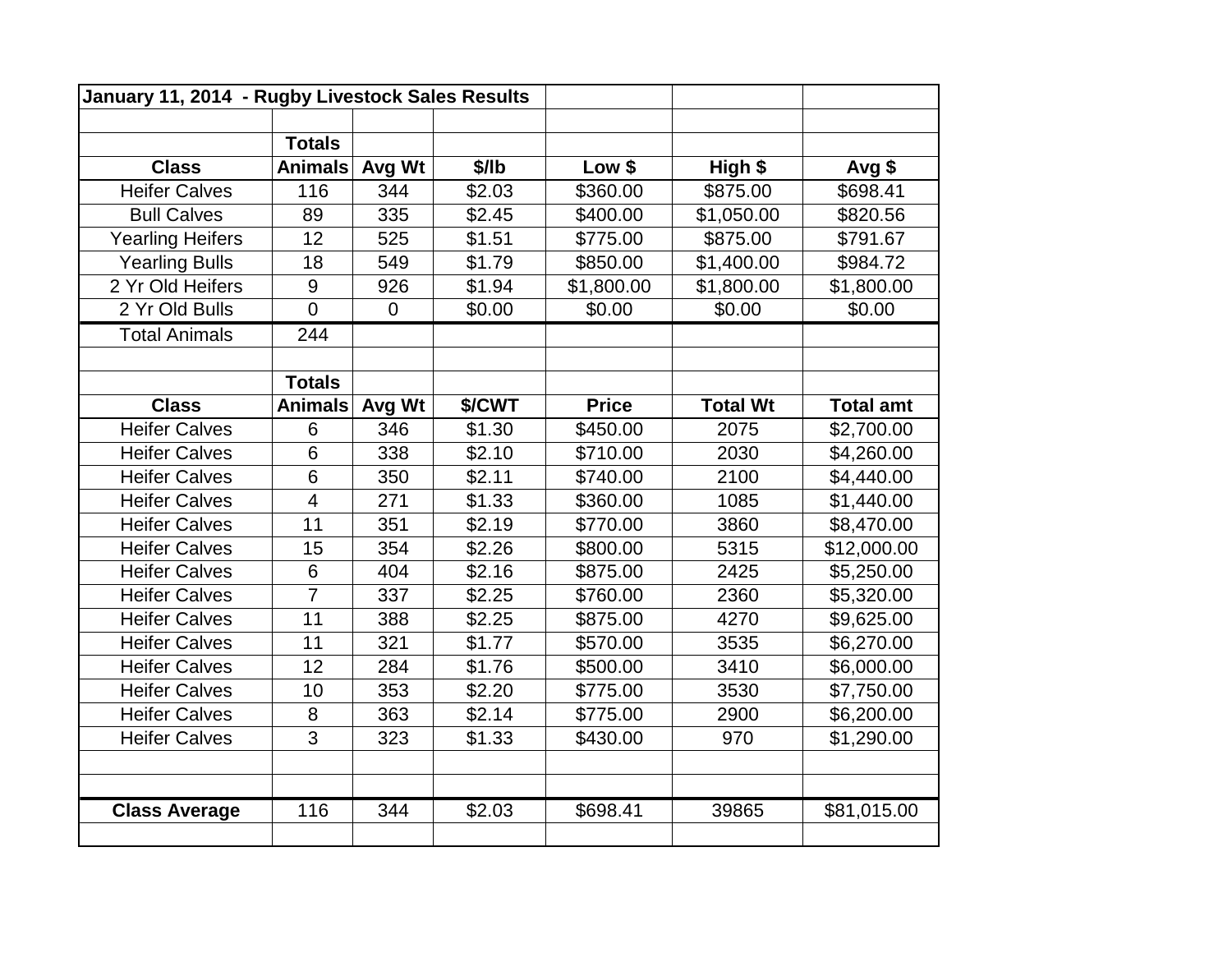|                         | <b>Totals</b>  |        |        |              |                 |                         |
|-------------------------|----------------|--------|--------|--------------|-----------------|-------------------------|
| <b>Class</b>            | <b>Animals</b> | Avg Wt | \$/CWT | <b>Price</b> | <b>Total Wt</b> | <b>Total amt</b>        |
| <b>Bull Calves</b>      | 9              | 260    | \$1.73 | \$450.00     | 2340            | \$4,050.00              |
| <b>Bull Calves</b>      | 10             | 331    | \$2.49 | \$825.00     | 3310            | \$8,250.00              |
| <b>Bull Calves</b>      | 10             | 364    | \$2.88 | \$1,050.00   | 3640            | \$10,500.00             |
| <b>Bull Calves</b>      | 11             | 384    | \$2.60 | \$1,000.00   | 4225            | \$11,000.00             |
| <b>Bull Calves</b>      | 11             | 270    | \$1.98 | \$535.00     | 2975            | \$5,885.00              |
| <b>Bull Calves</b>      | 13             | 368    | \$2.50 | \$920.00     | 4790            | \$11,960.00             |
| <b>Bull Calves</b>      | 11             | 348    | \$2.61 | \$910.00     | 3830            | \$10,010.00             |
| <b>Bull Calves</b>      | 11             | 355    | \$2.61 | \$925.00     | 3905            | \$10,175.00             |
| <b>Bull Calves</b>      | 3              | 262    | \$1.53 | \$400.00     | 785             | \$1,200.00              |
|                         |                |        |        |              |                 |                         |
| <b>Class Average</b>    | 89             | 335    | \$2.45 | \$820.56     | 29800           | $\overline{$}73,030.00$ |
|                         |                |        |        |              |                 |                         |
|                         | <b>Totals</b>  |        |        |              |                 |                         |
| <b>Class</b>            | <b>Animals</b> | Avg Wt | \$/CWT | <b>Price</b> | <b>Total Wt</b> | <b>Total amt</b>        |
| <b>Yearling Heifers</b> | 10             | 520    | \$1.49 | \$775.00     | 5200            | \$7,750.00              |
| <b>Yearling Heifers</b> | $\overline{2}$ | 553    | \$1.58 | \$875.00     | 1105            | \$1,750.00              |
| <b>Yearling Heifers</b> |                |        |        |              |                 |                         |
| <b>Yearling Heifers</b> |                |        |        |              |                 |                         |
|                         |                |        |        |              |                 |                         |
| <b>Class Average</b>    | 12             | 525    | \$1.51 | \$791.67     | 6305            | \$9,500.00              |
|                         |                |        |        |              |                 |                         |
|                         | <b>Totals</b>  |        |        |              |                 |                         |
| <b>Class</b>            | <b>Animals</b> | Avg Wt | \$/CWT | <b>Price</b> | <b>Total Wt</b> | <b>Total amt</b>        |
| <b>Yearling Bulls</b>   | 13             | 513    | \$1.76 | \$900.00     | 6665            | \$11,700.00             |
| <b>Yearling Bulls</b>   | 3              | 687    | \$2.04 | \$1,400.00   | 2060            | \$4,200.00              |
| <b>Yearling Bulls</b>   | 1              | 540    | \$1.57 | \$850.00     | 540             | \$850.00                |
| <b>Yearling Bulls</b>   | 1              | 625    | \$1.56 | \$975.00     | 625             | \$975.00                |
| <b>Class Average</b>    | 18             | 549    | \$1.79 | \$984.72     | 9890            | \$17,725.00             |
|                         |                |        |        |              |                 |                         |
|                         | <b>Totals</b>  |        |        |              |                 |                         |